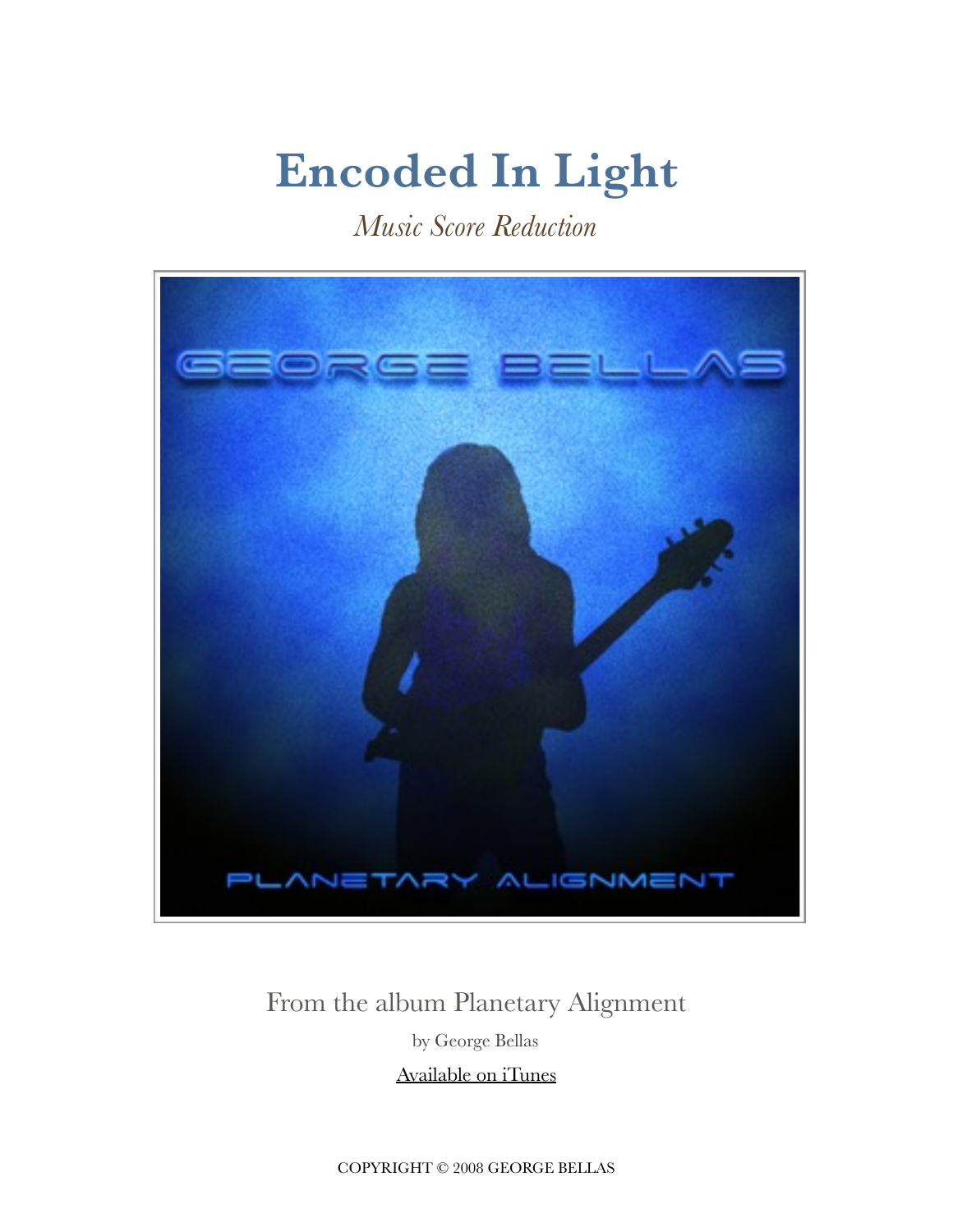# **Encoded In Light**

*Music Score Reduction* 



### *Transcription Notes*

This song is a combination of tonal elements and atonality interspersed throughout the various sections. The song begins with the bass and drums playing an 8th note figure in 9/8 in the key of G minor along with the piano and guitar performing independent arpeggiations while the horns and strings fill out the harmony with their own unique melodic lines. The following section is in 19/16 with the violins and guitar performing the main theme on the dominant. The next section is in 5/8 with the bass and drums playing a disjunct 16th note figure while the synth and guitar perform the melody in unison. The middle section (beginning on page 11) is atonal and in 11/16 with the guitar doing various flourishes over the polyharmony. The section that follows is in 37/16 and is based on two Viennese Tri-Chords. The re-transition that follows is in 9/16 using quartal and quintal harmony.

#### [Buy Album on iTunes](https://itunes.apple.com/us/album/planetary-alignment/id276380101)



COPYRIGHT © 2008 GEORGE BELLAS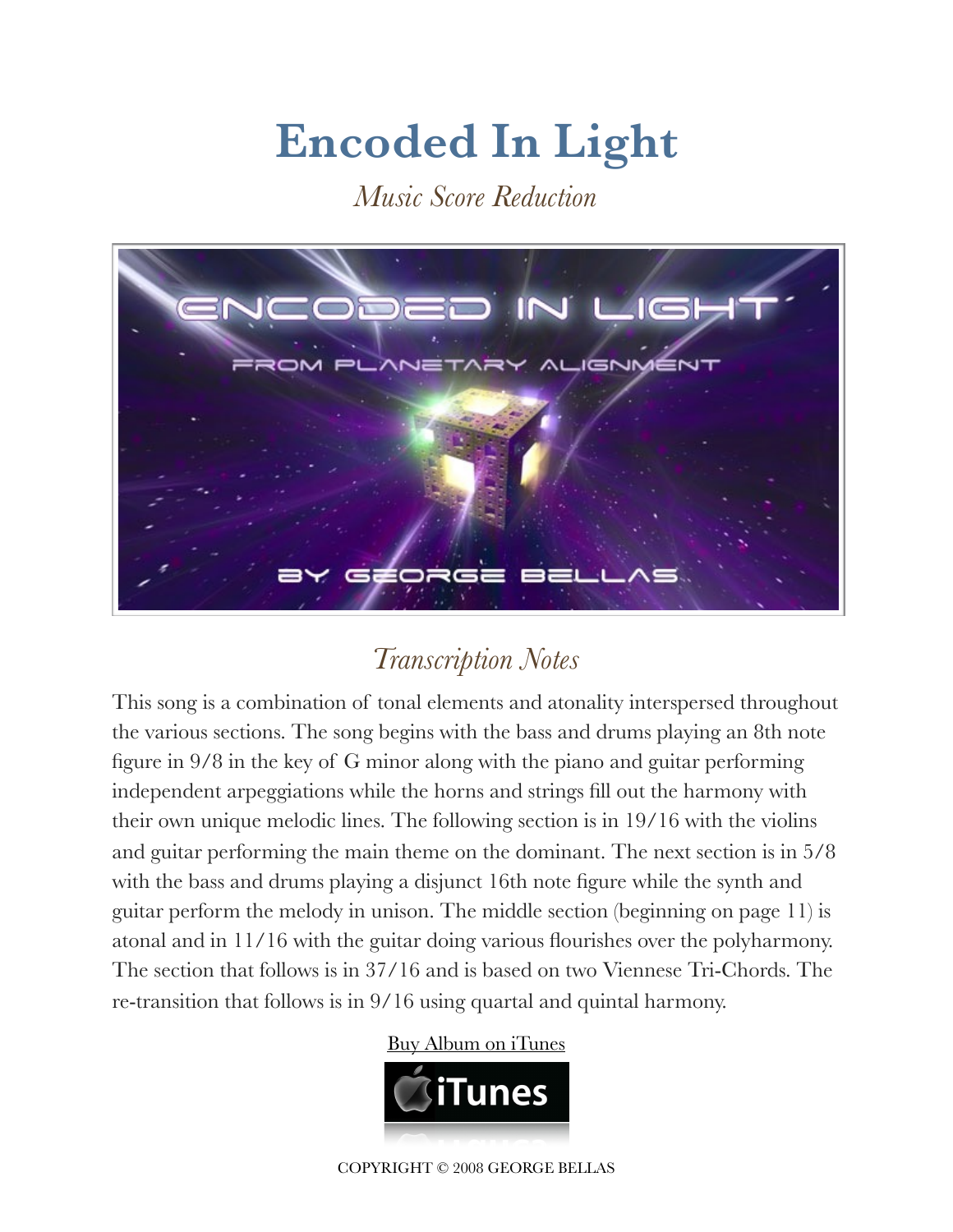

From the album Planetary Alignment

Composed by George Bellas



 $_{\rm Bass}$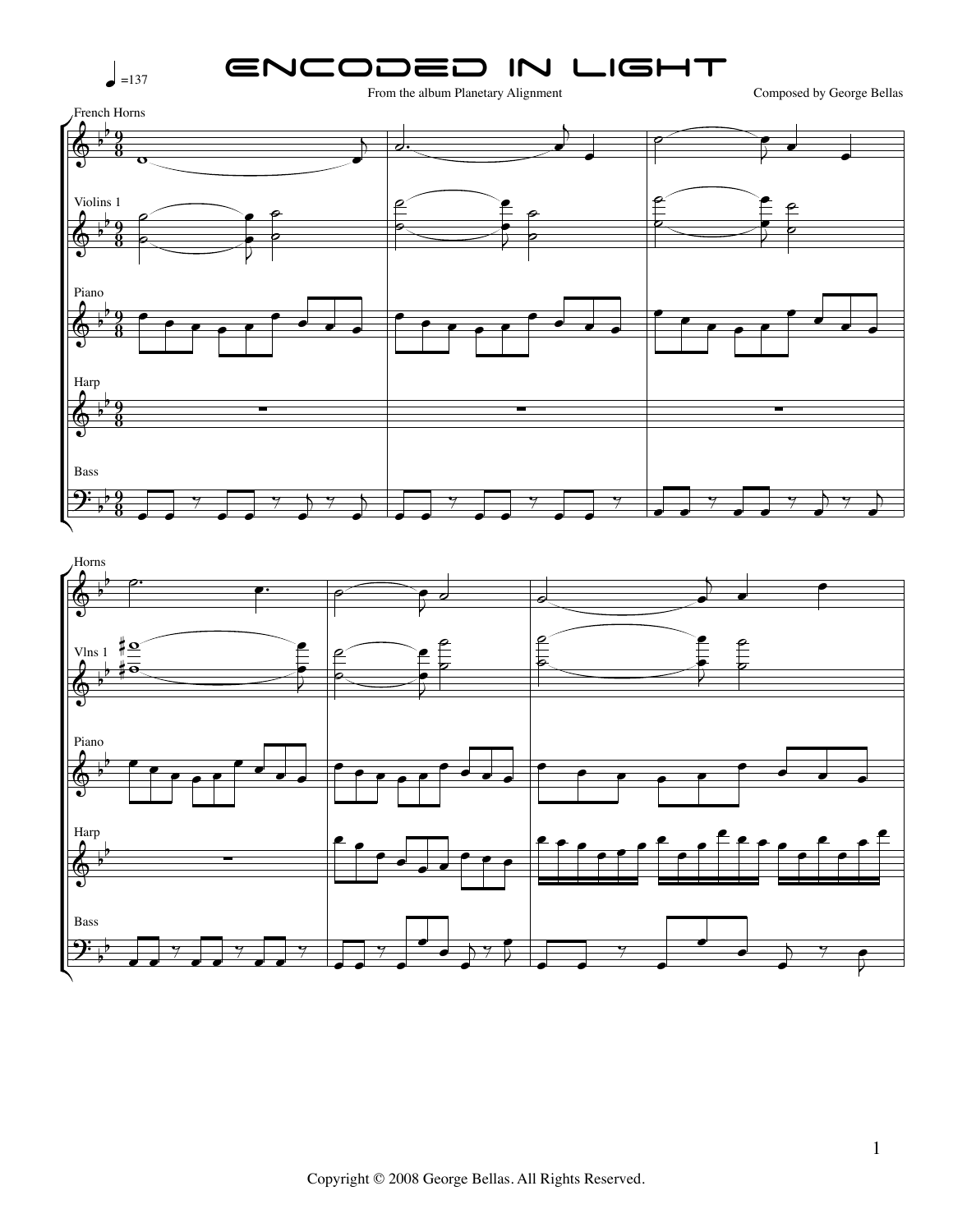

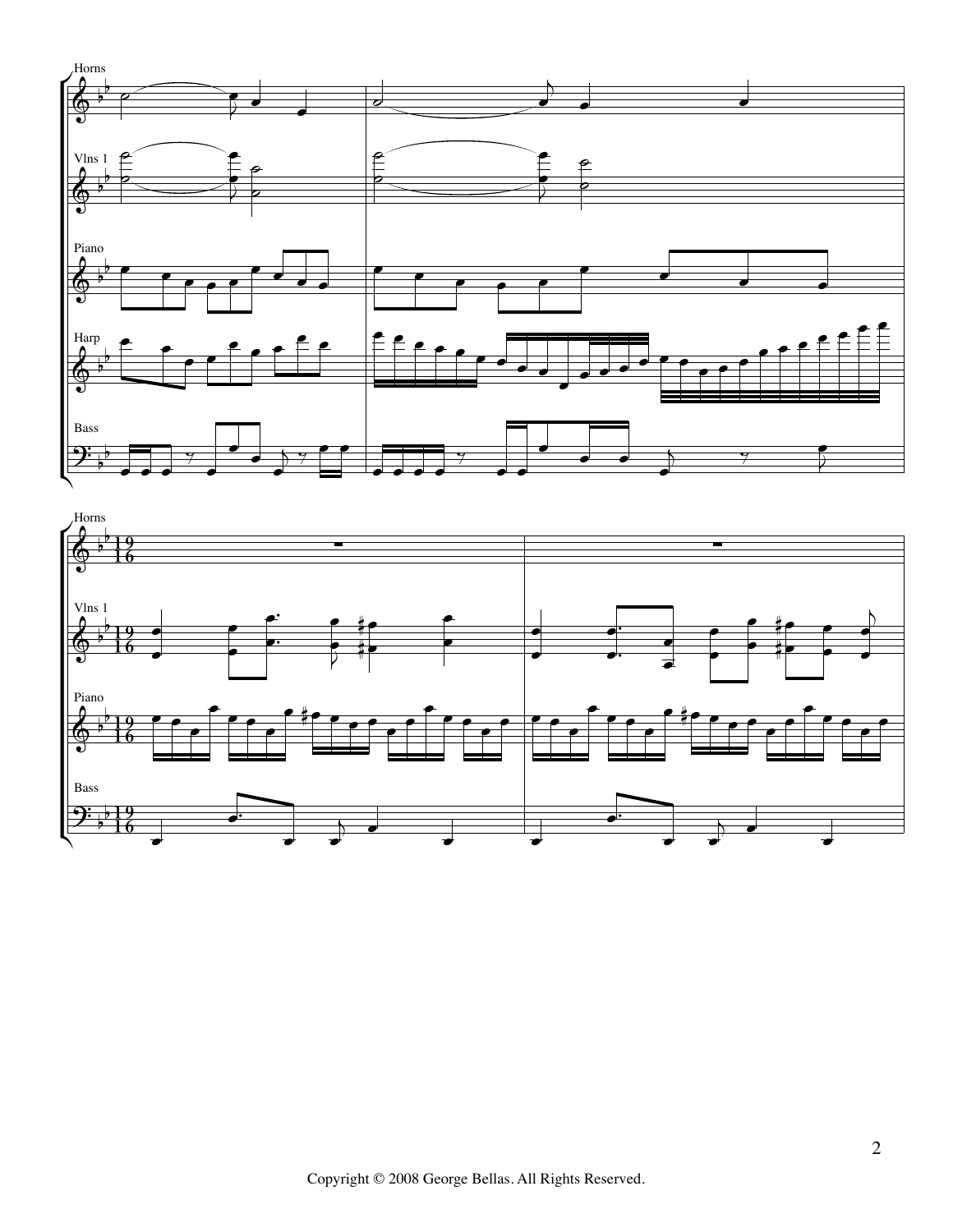





Copyright © 2008 George Bellas. All Rights Reserved.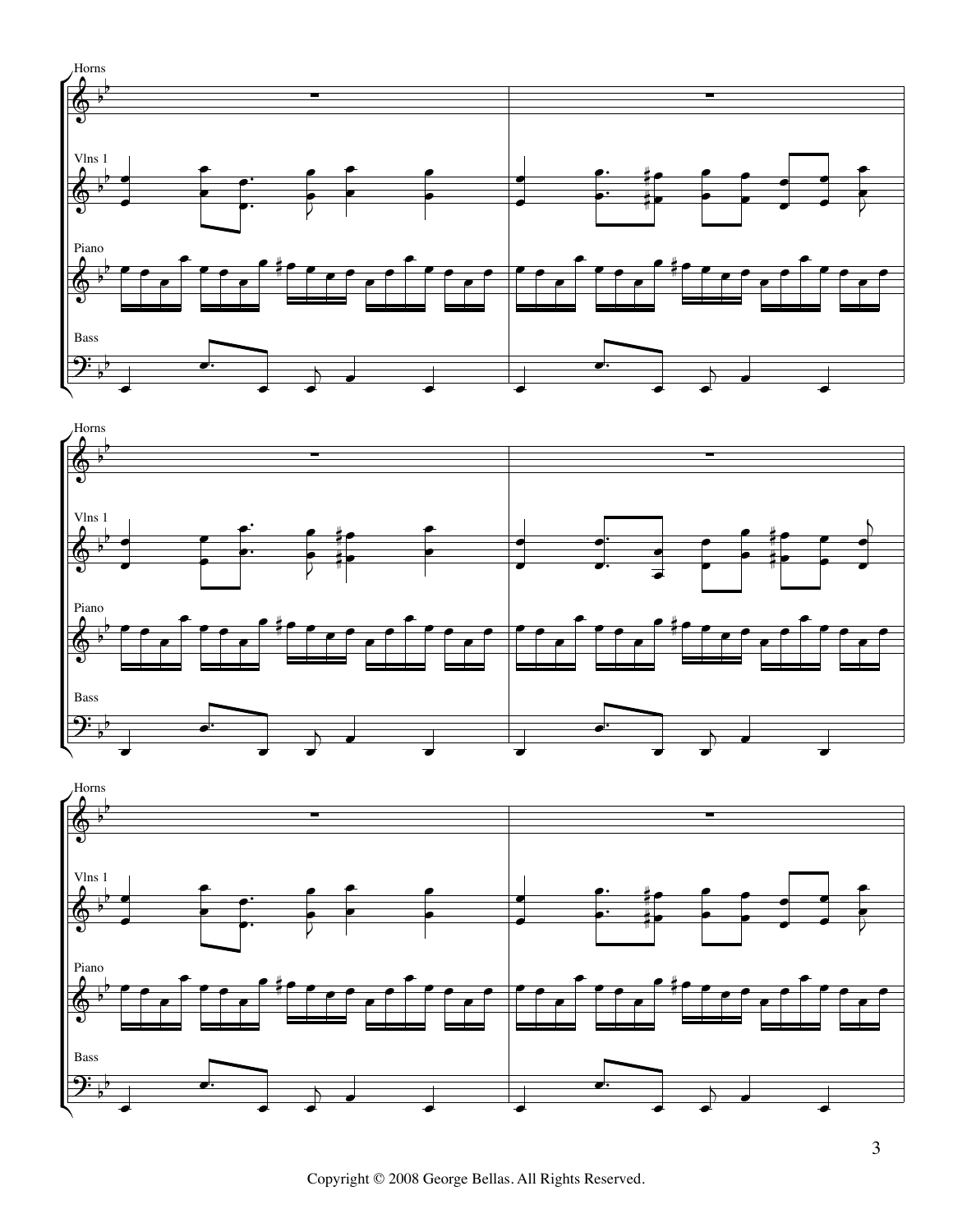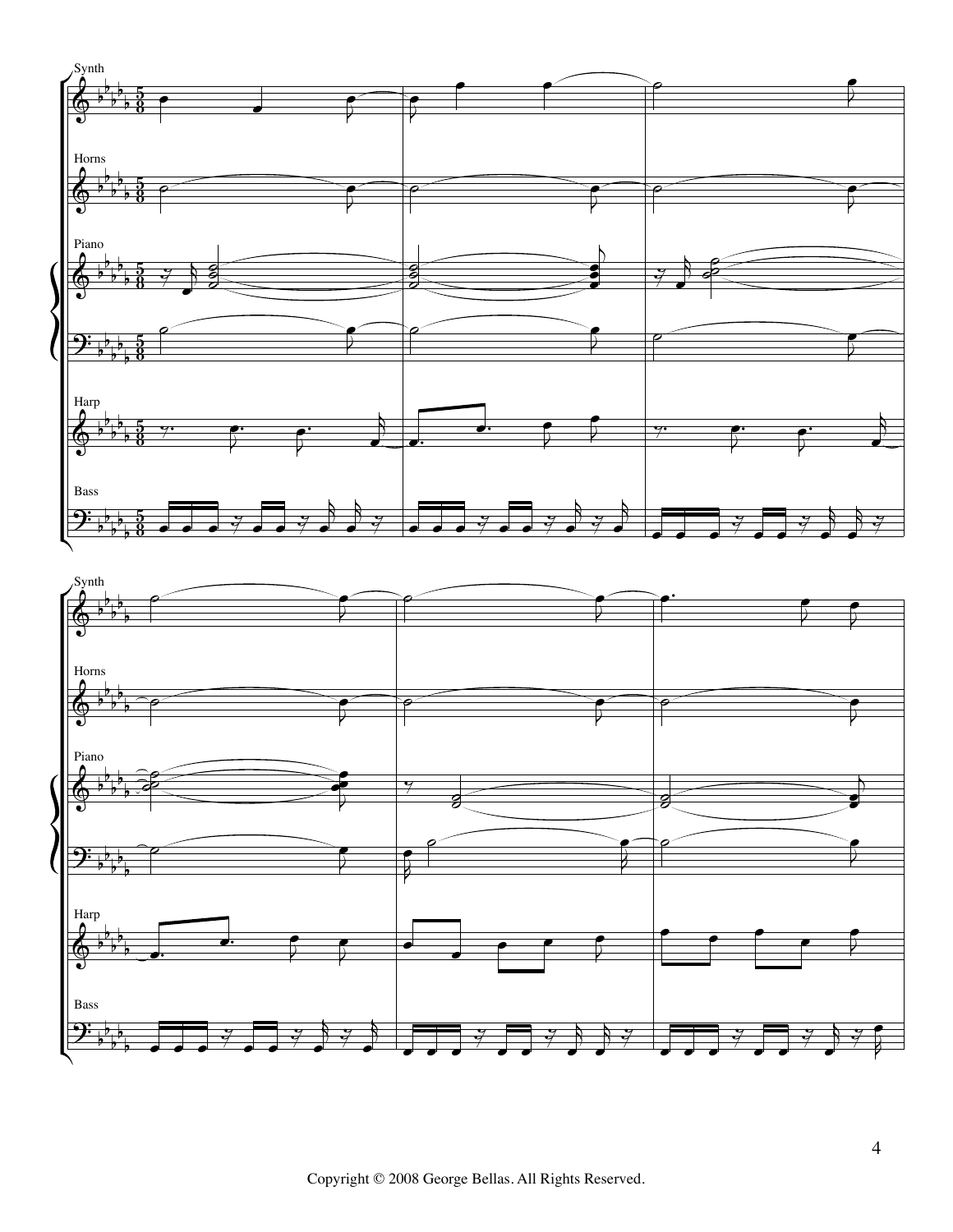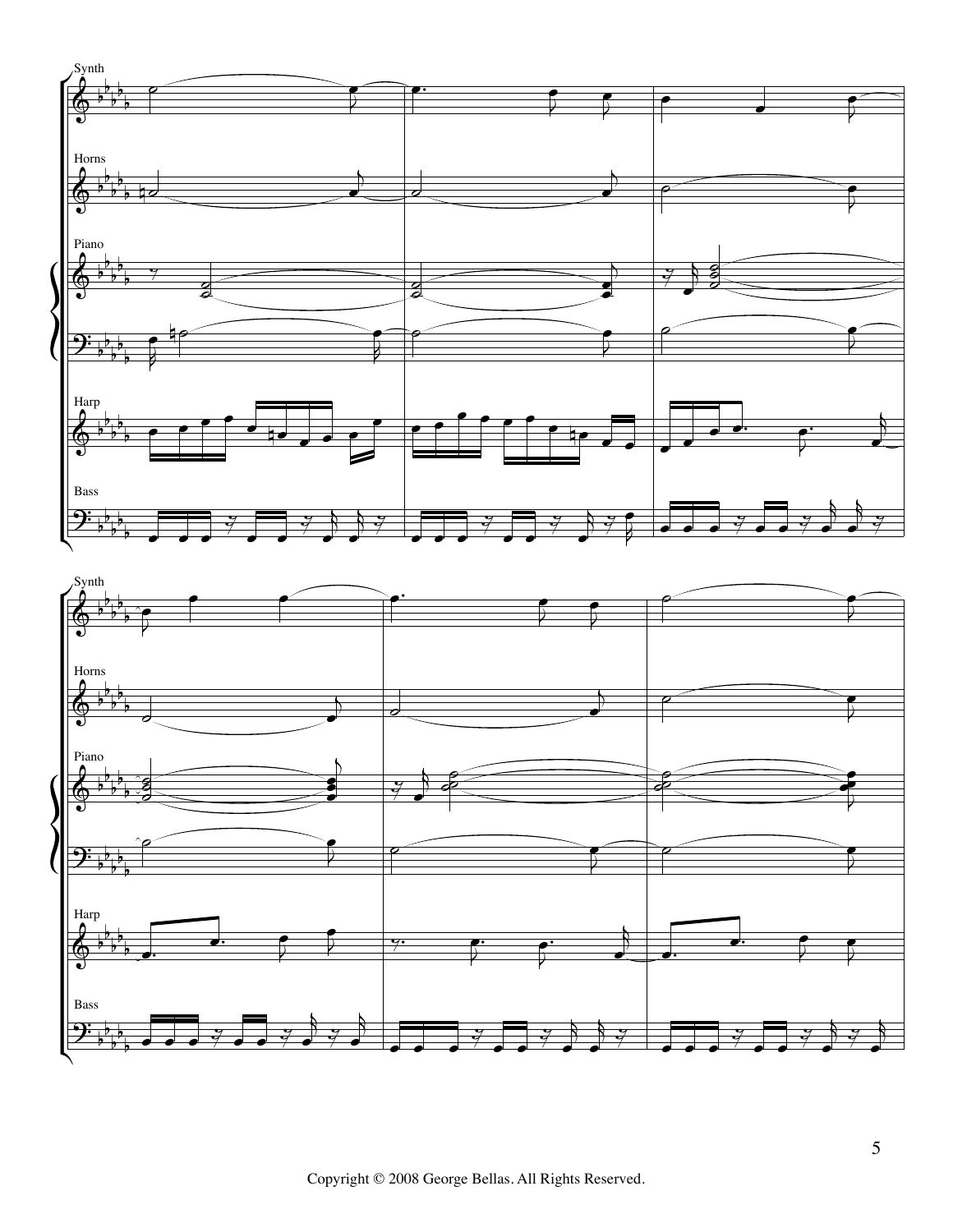

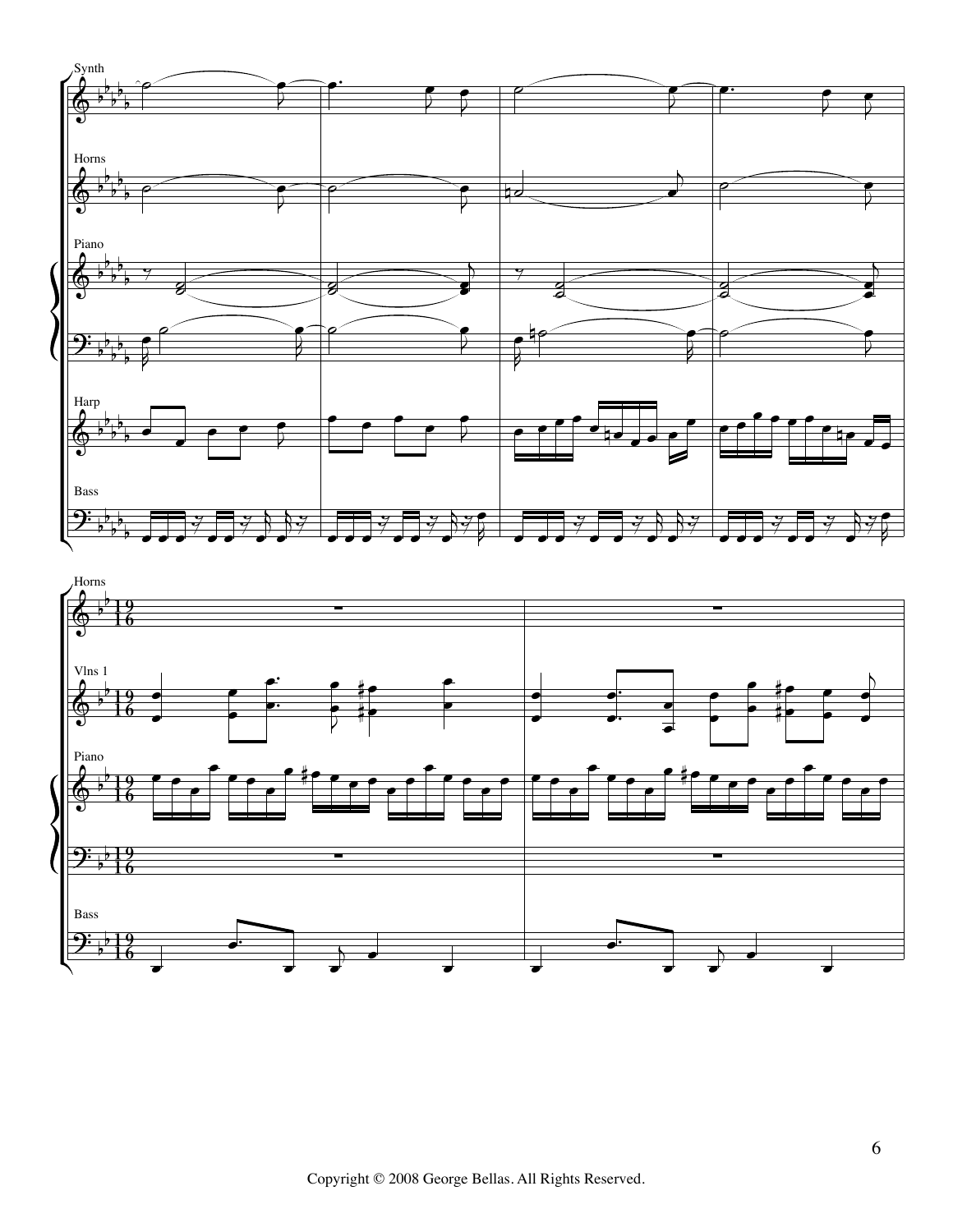

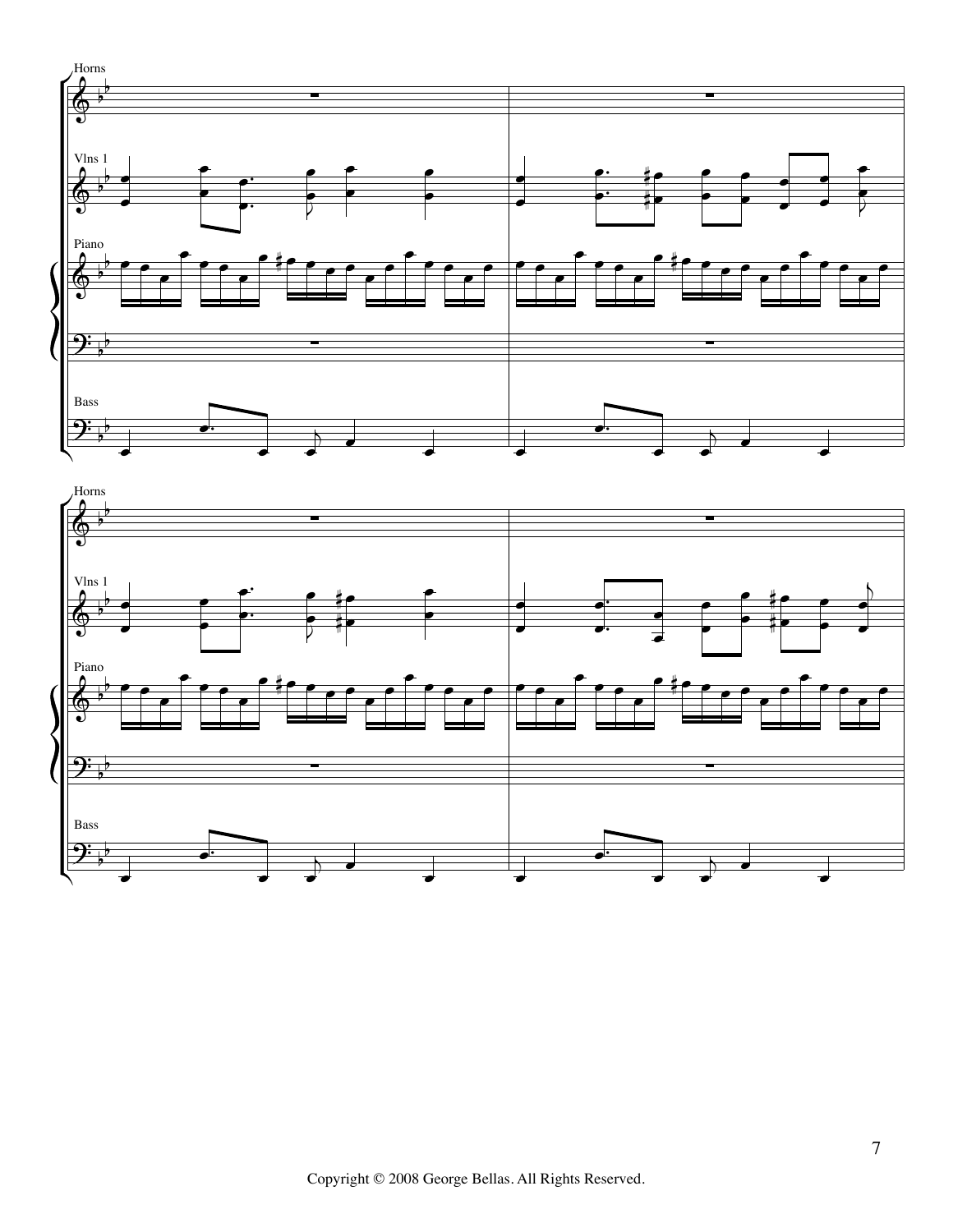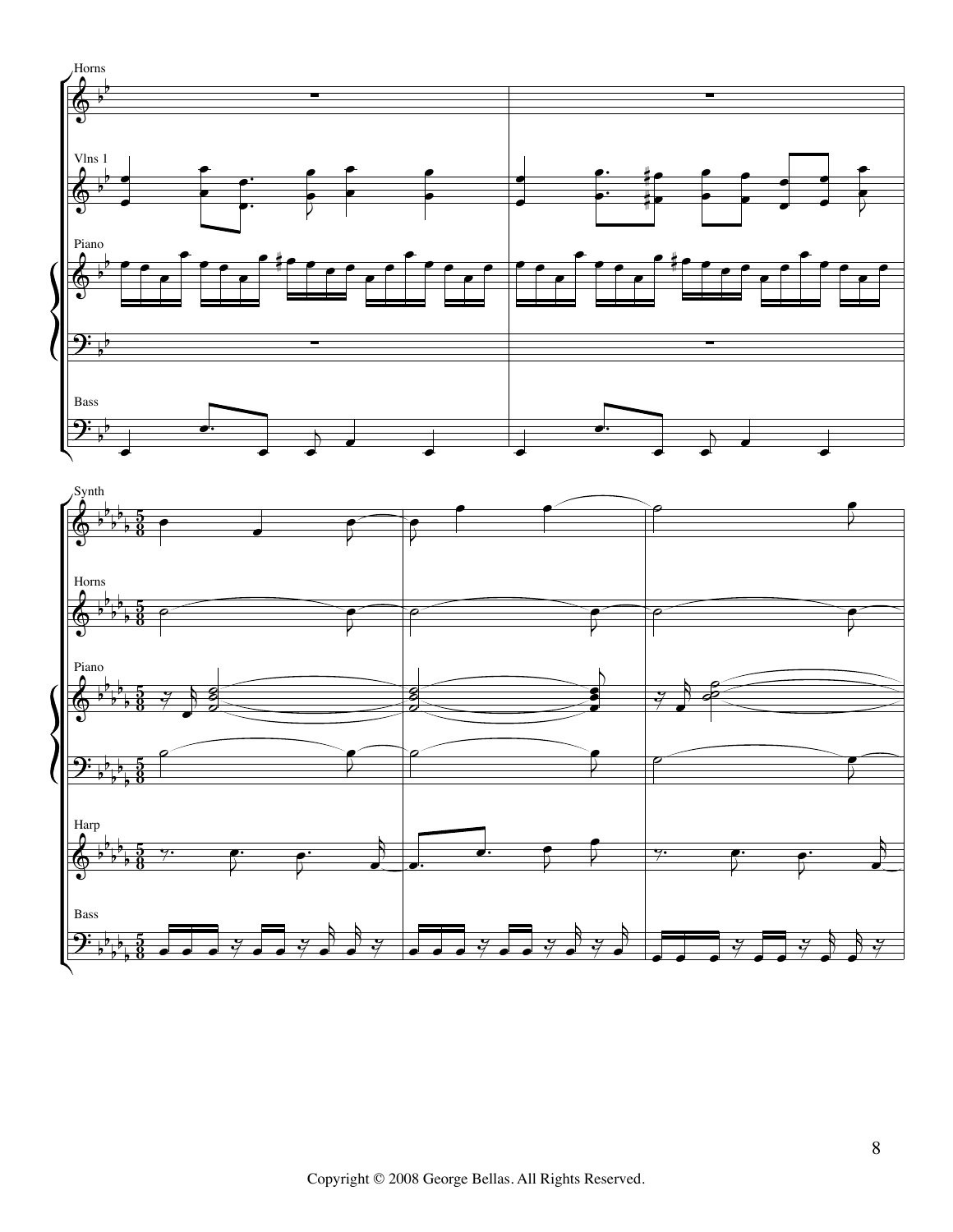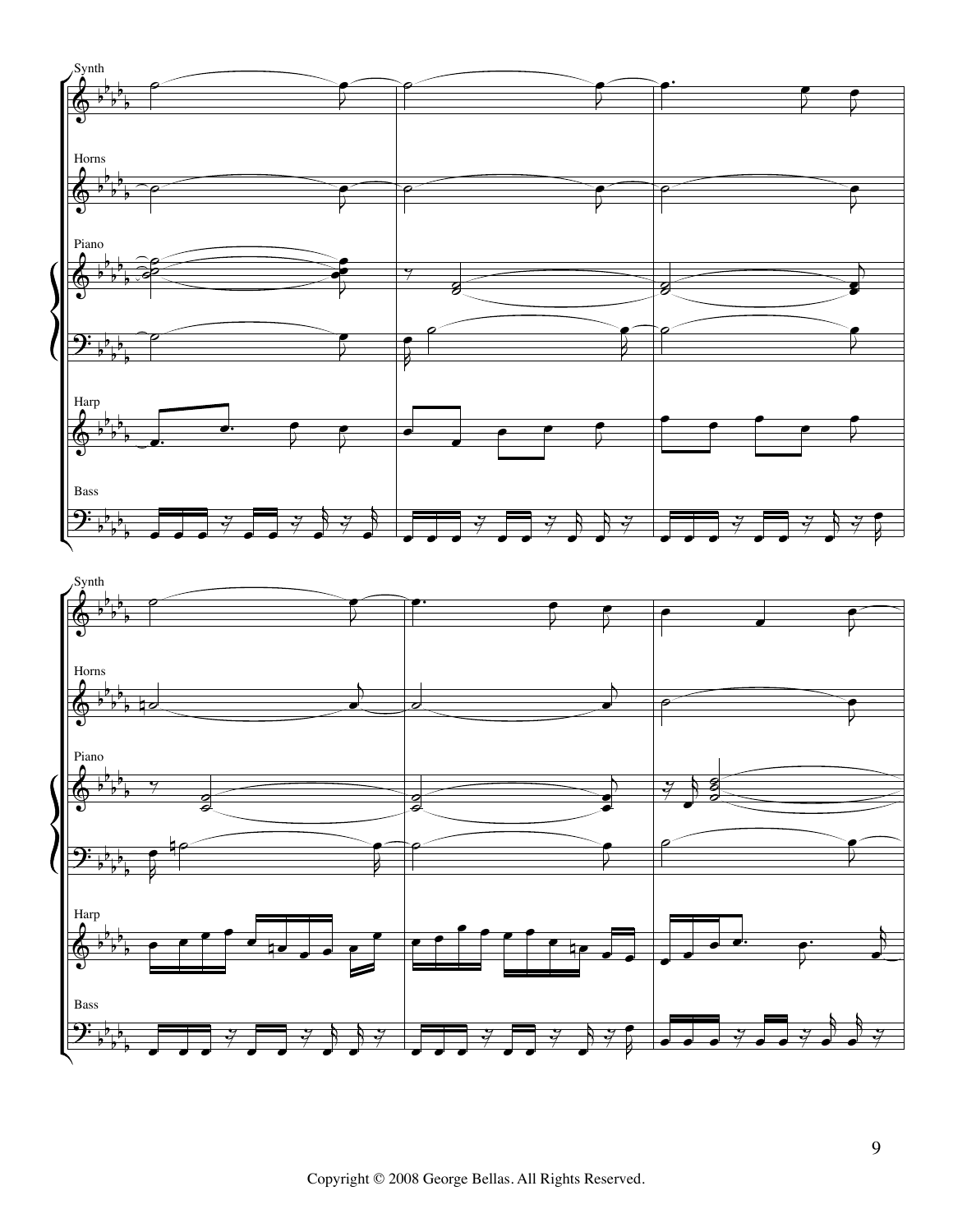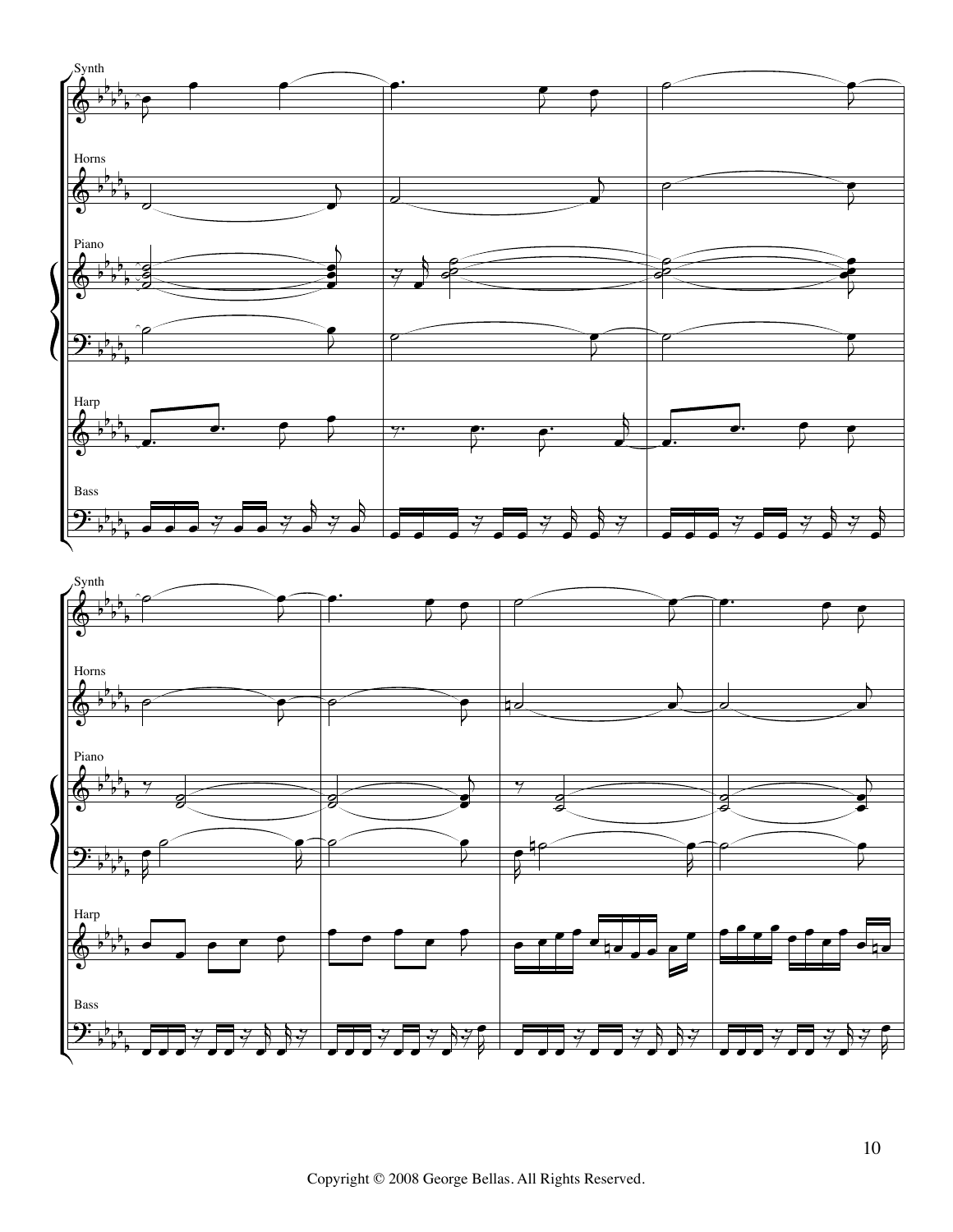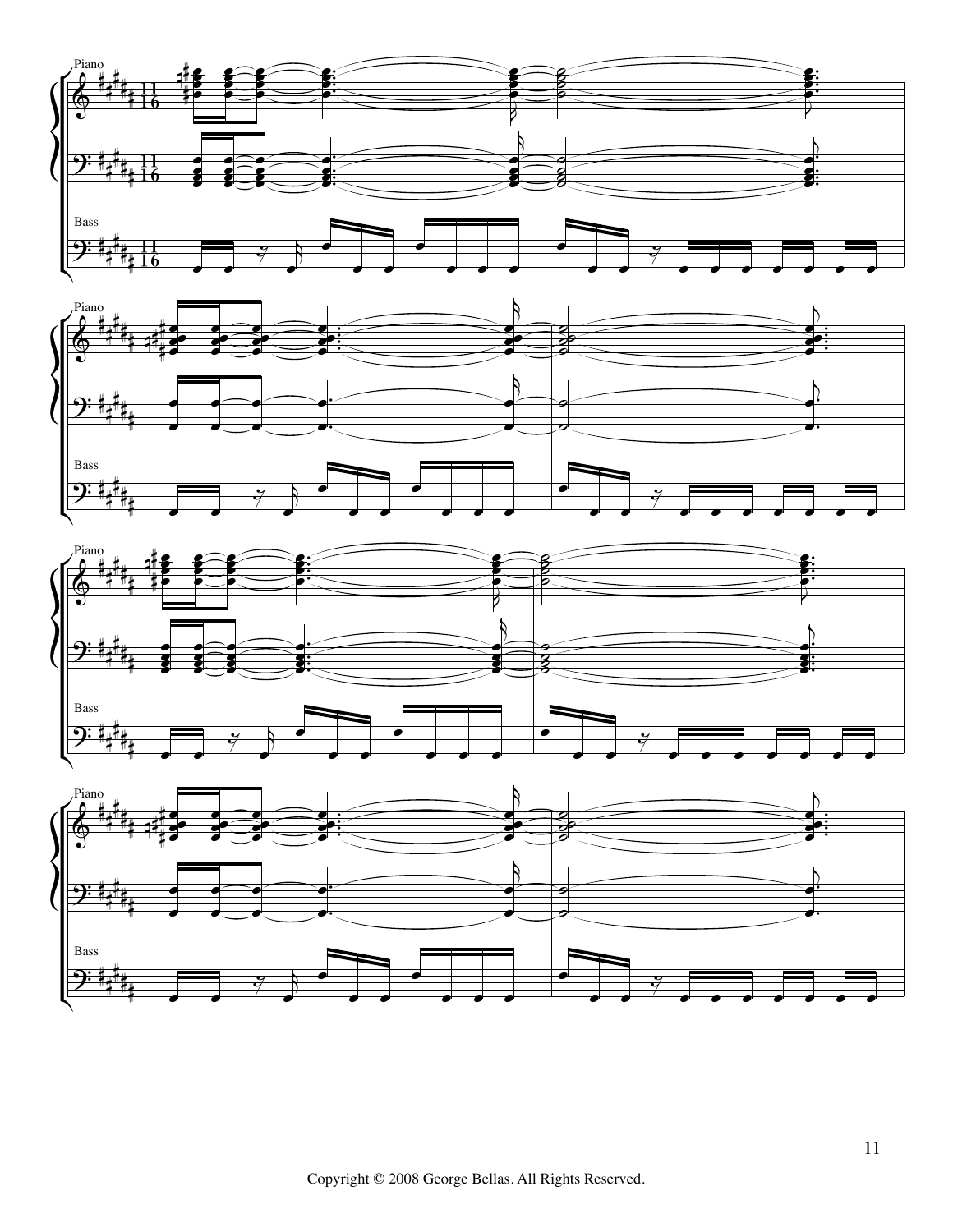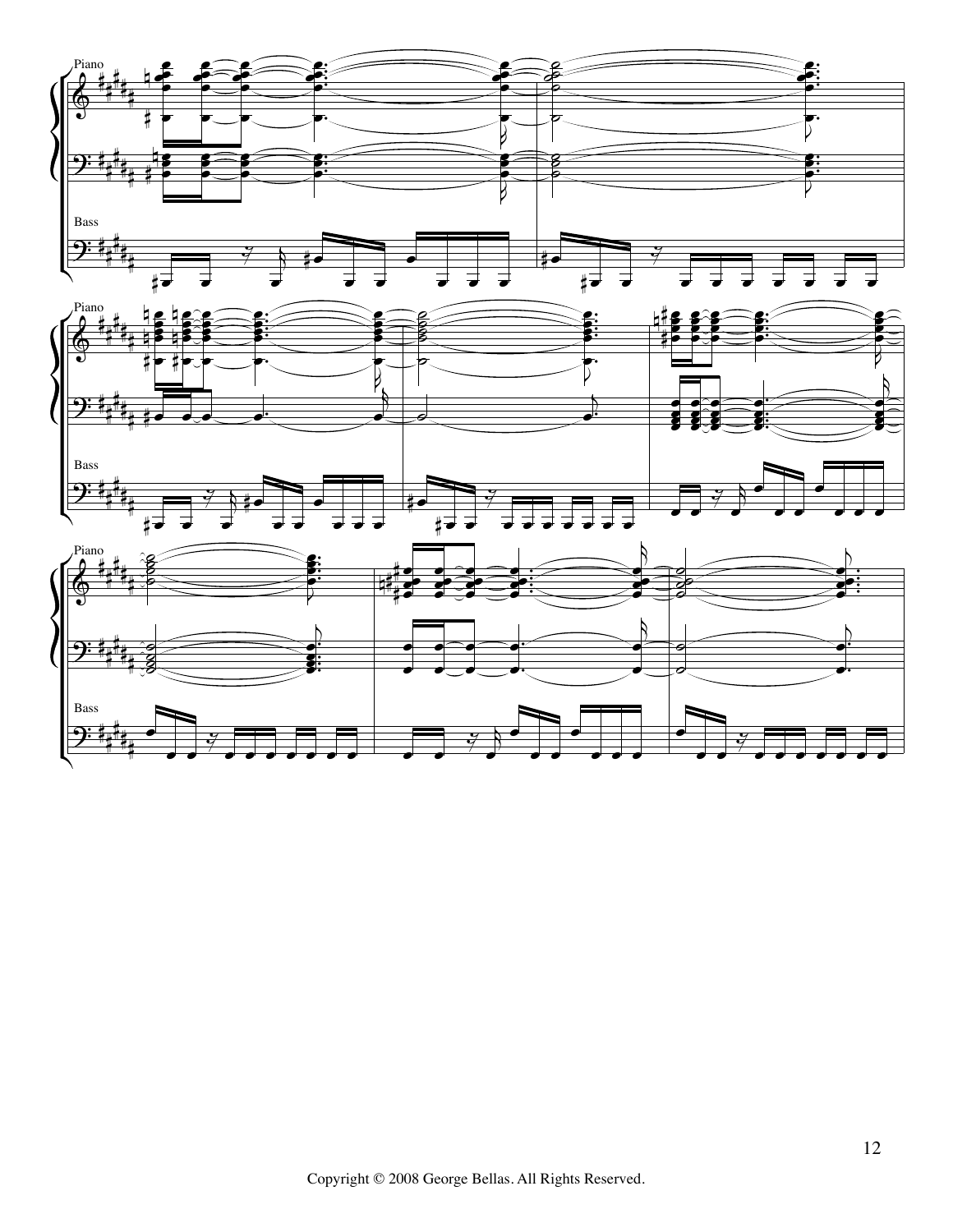

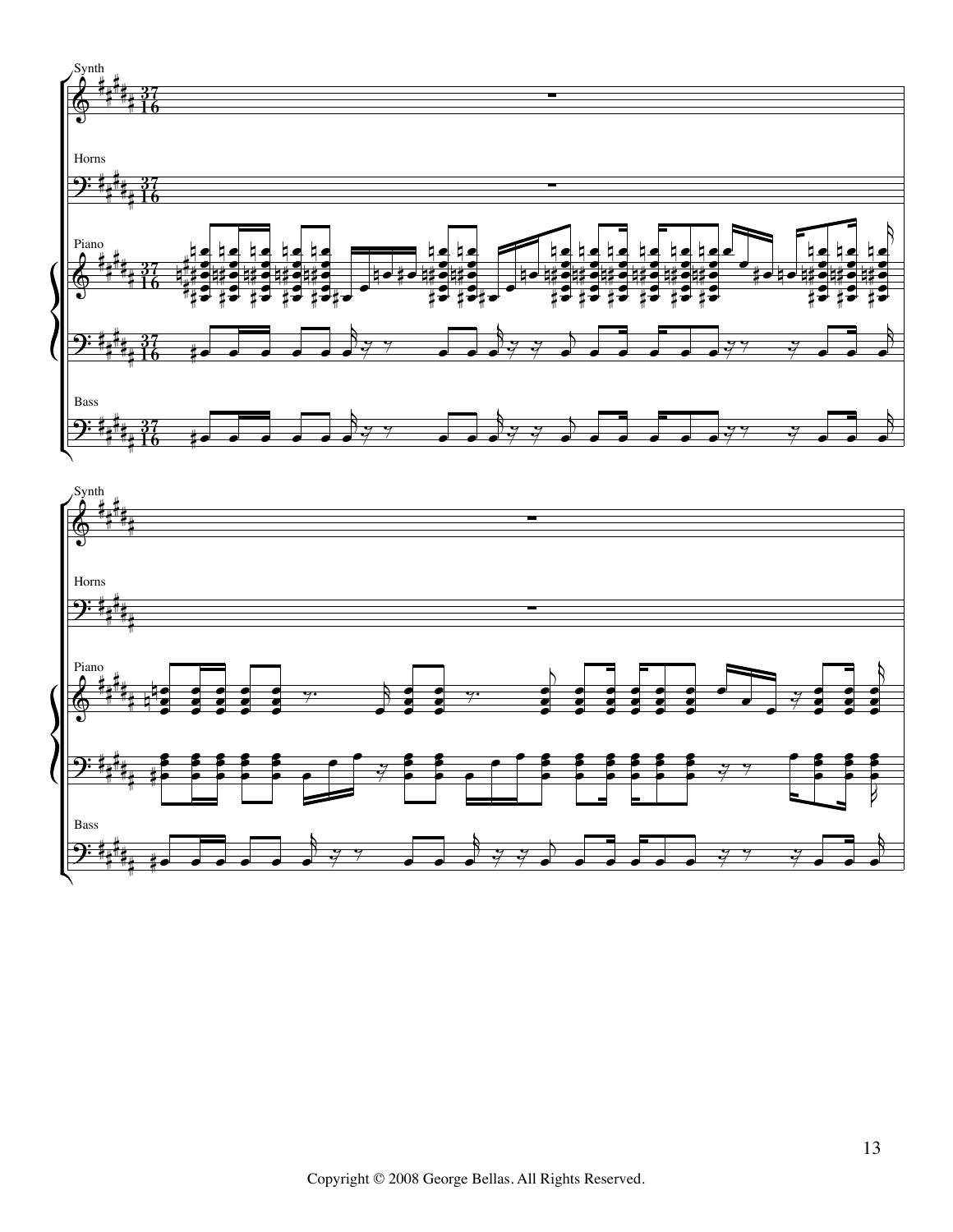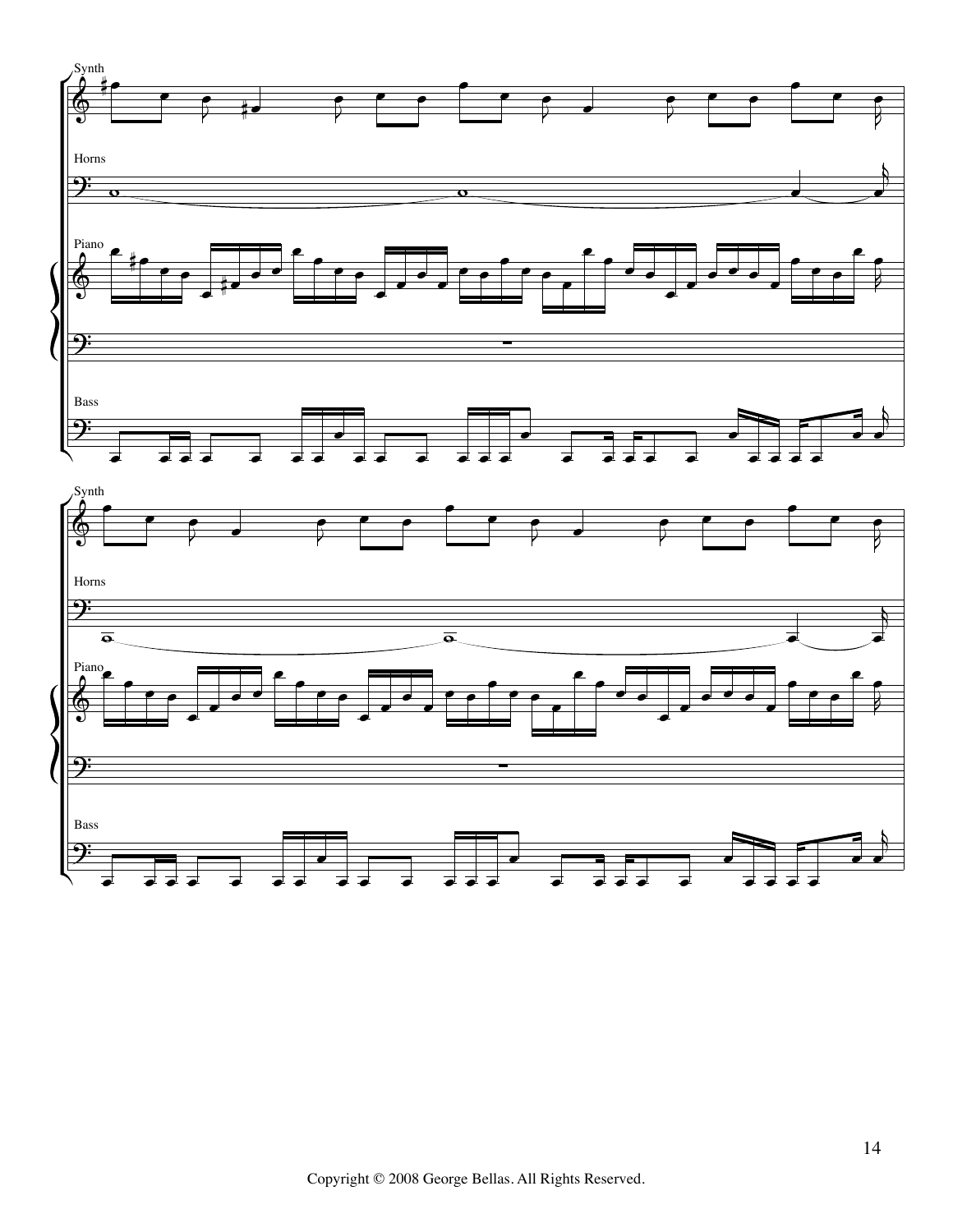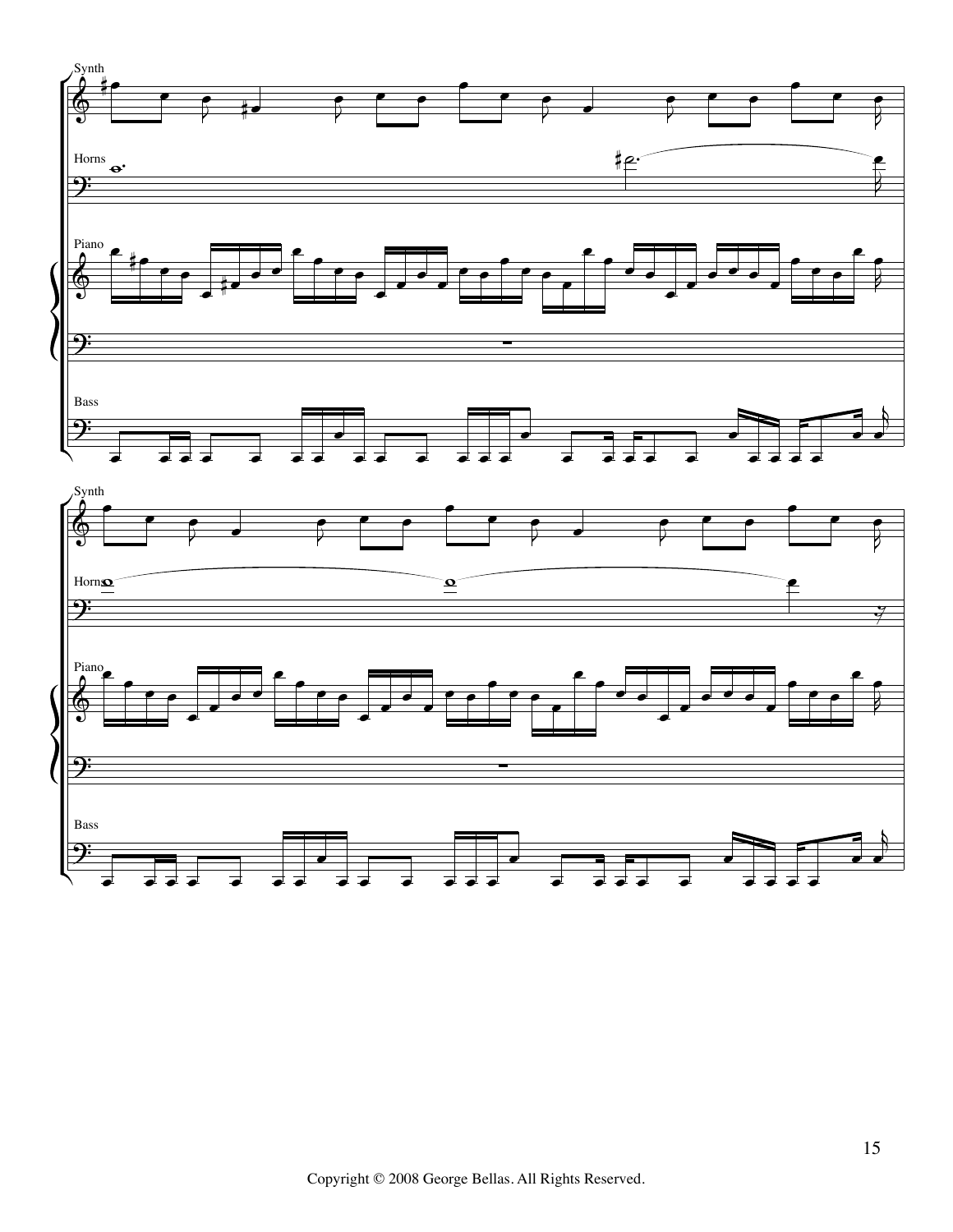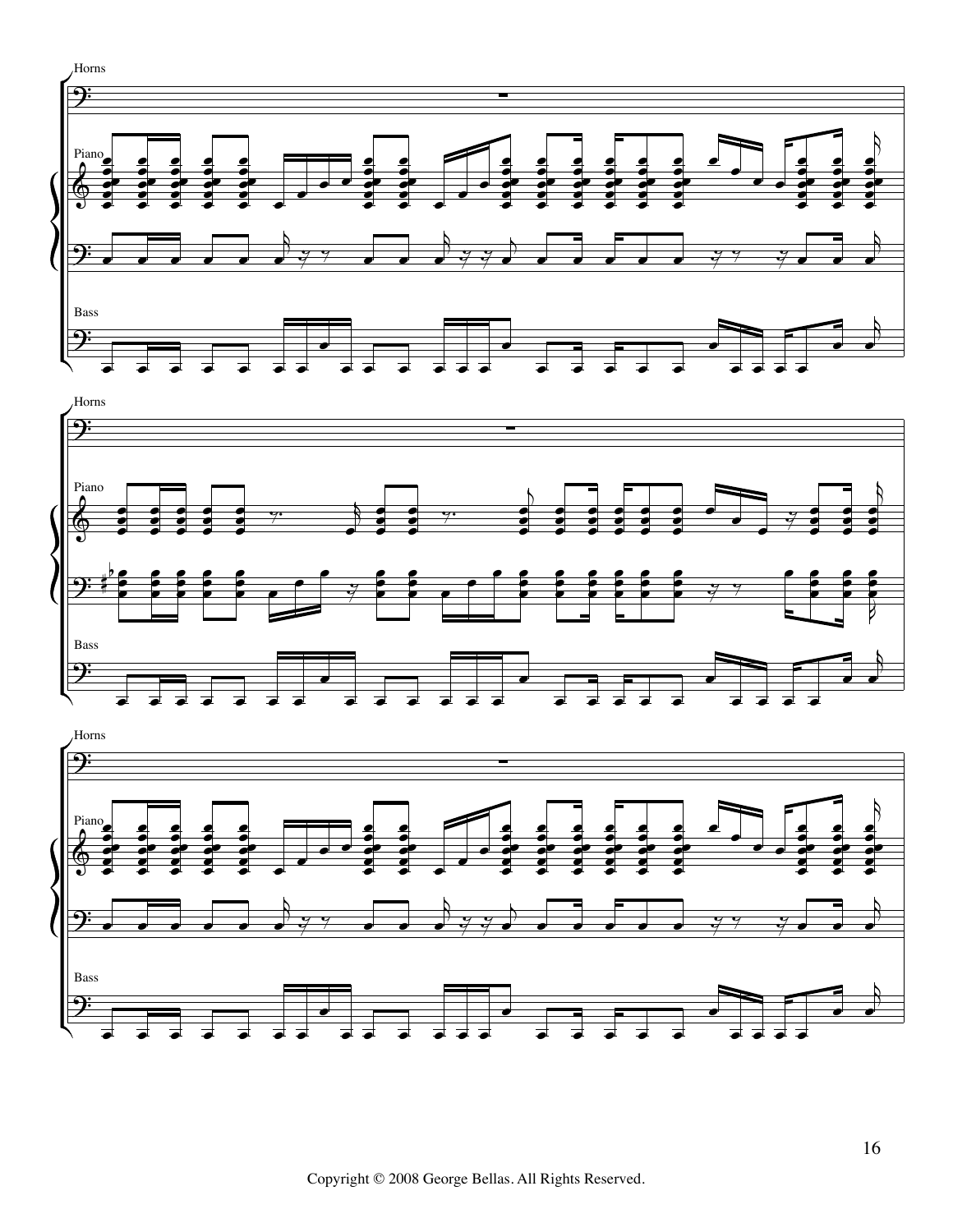

Copyright © 2008 George Bellas. All Rights Reserved.

17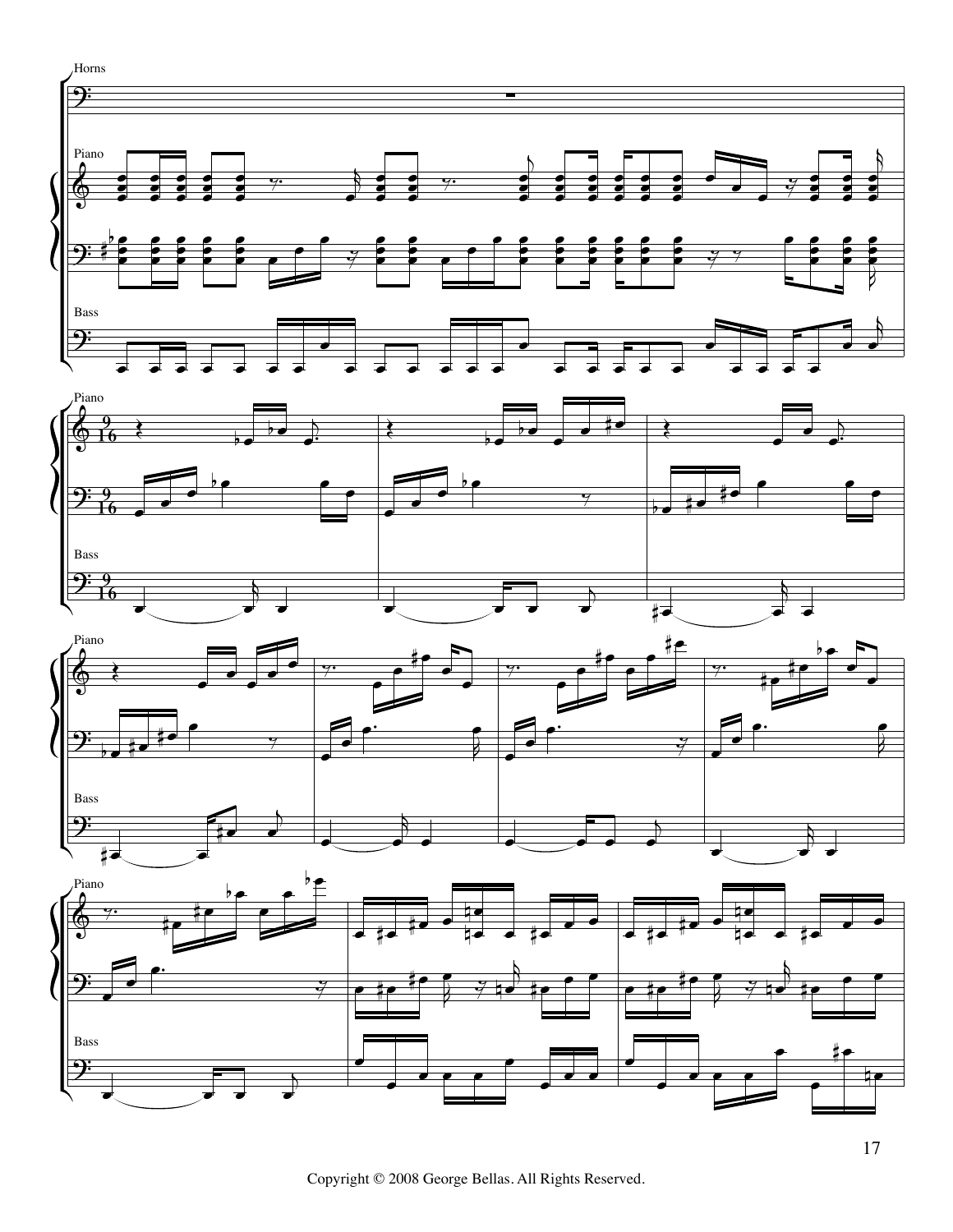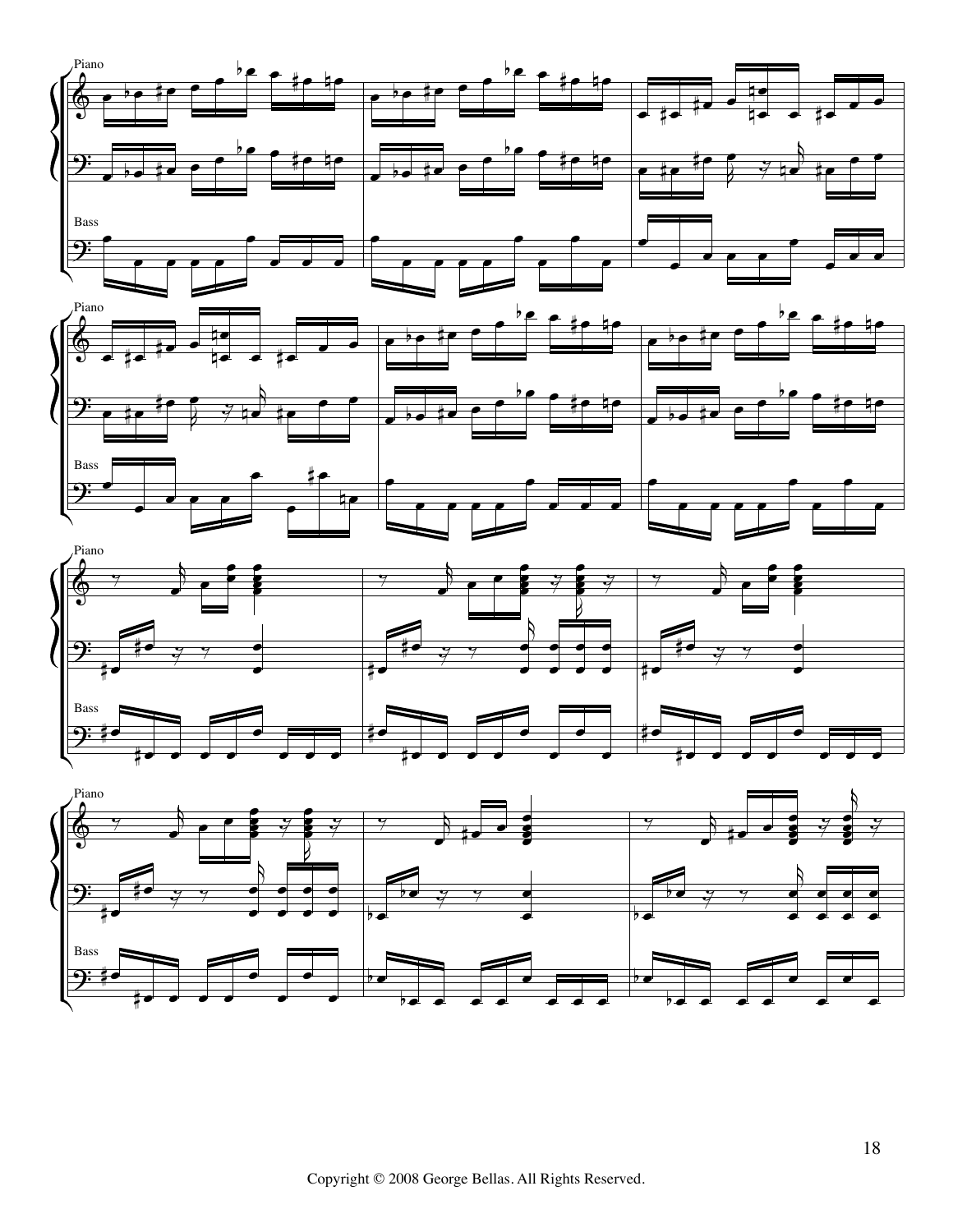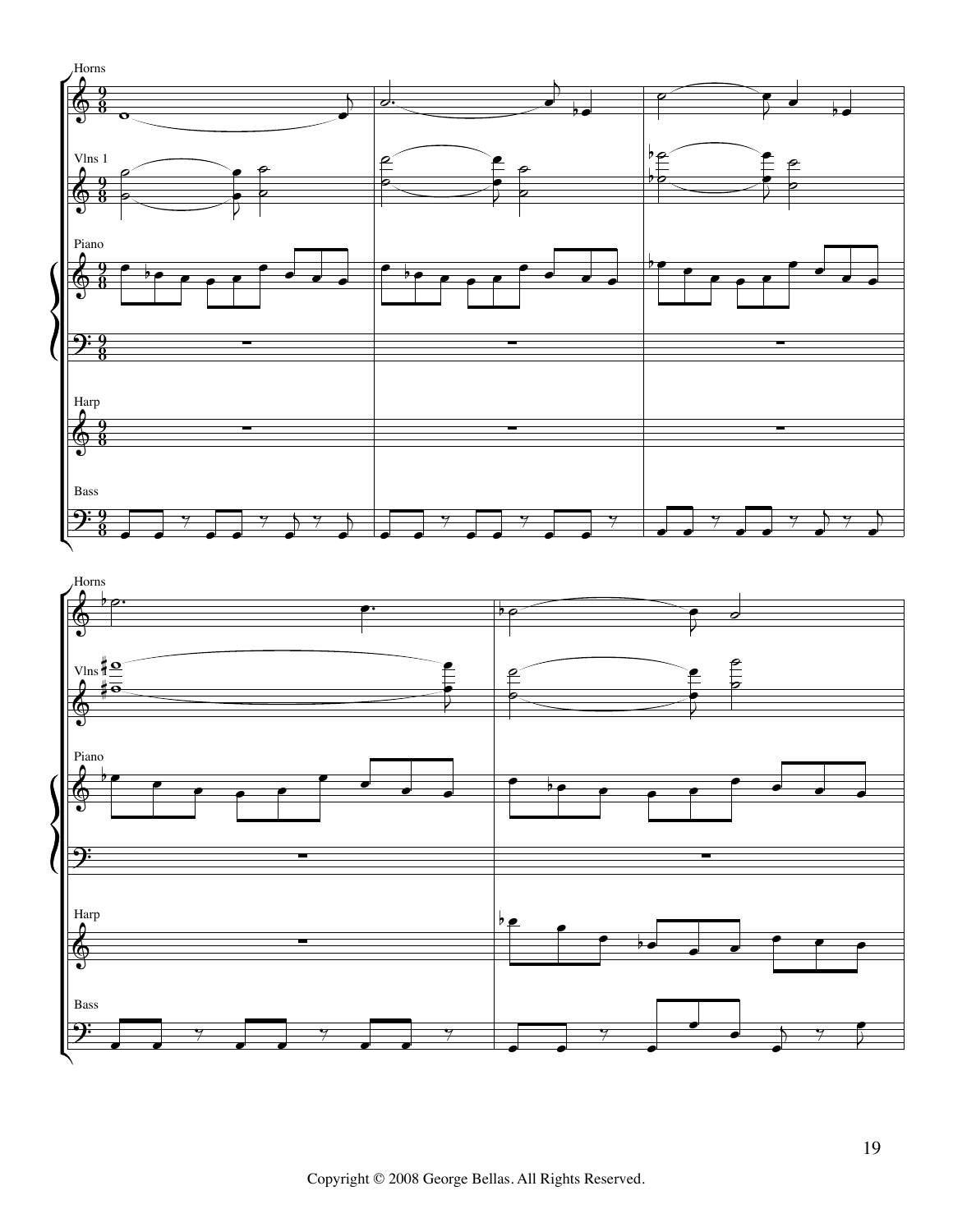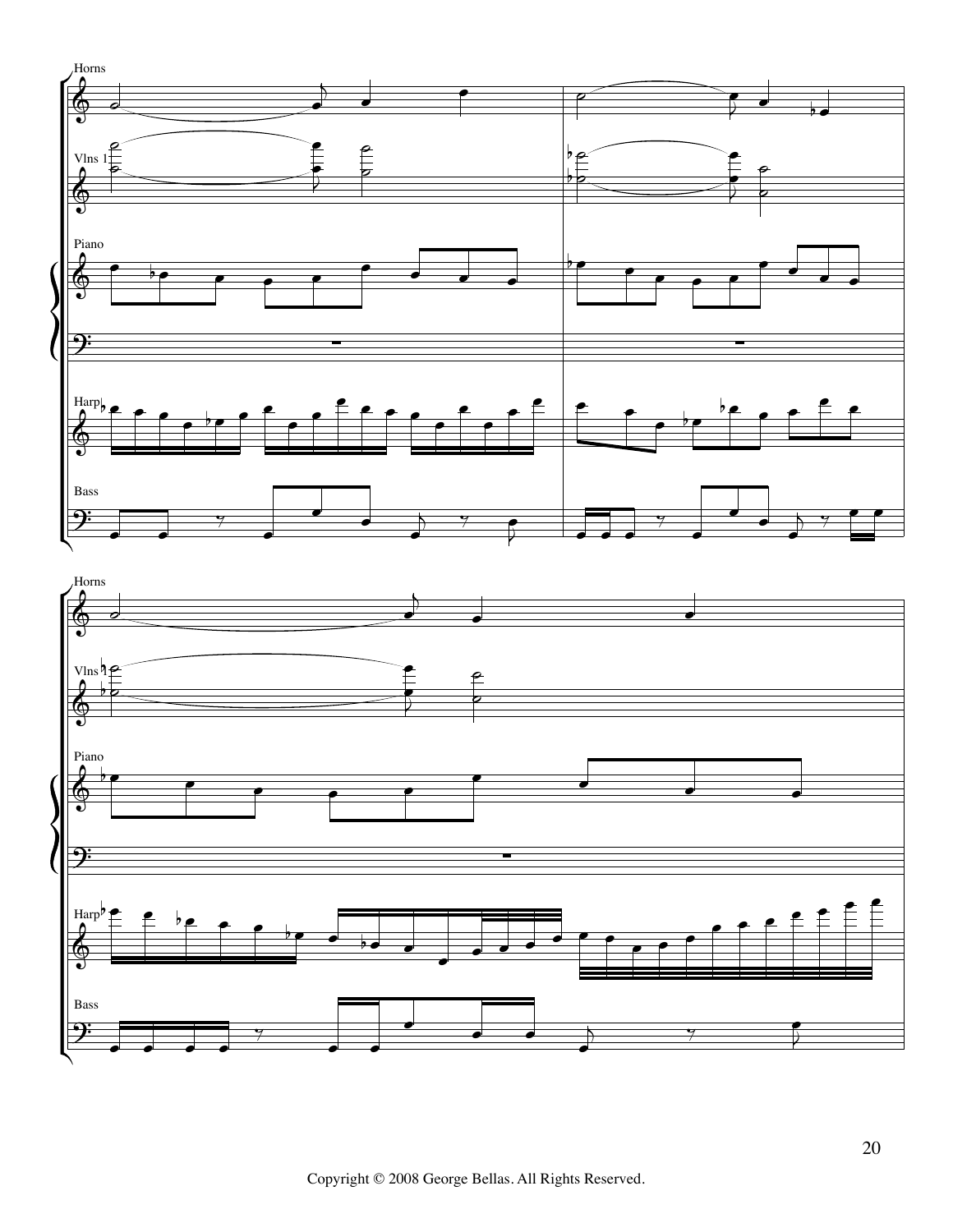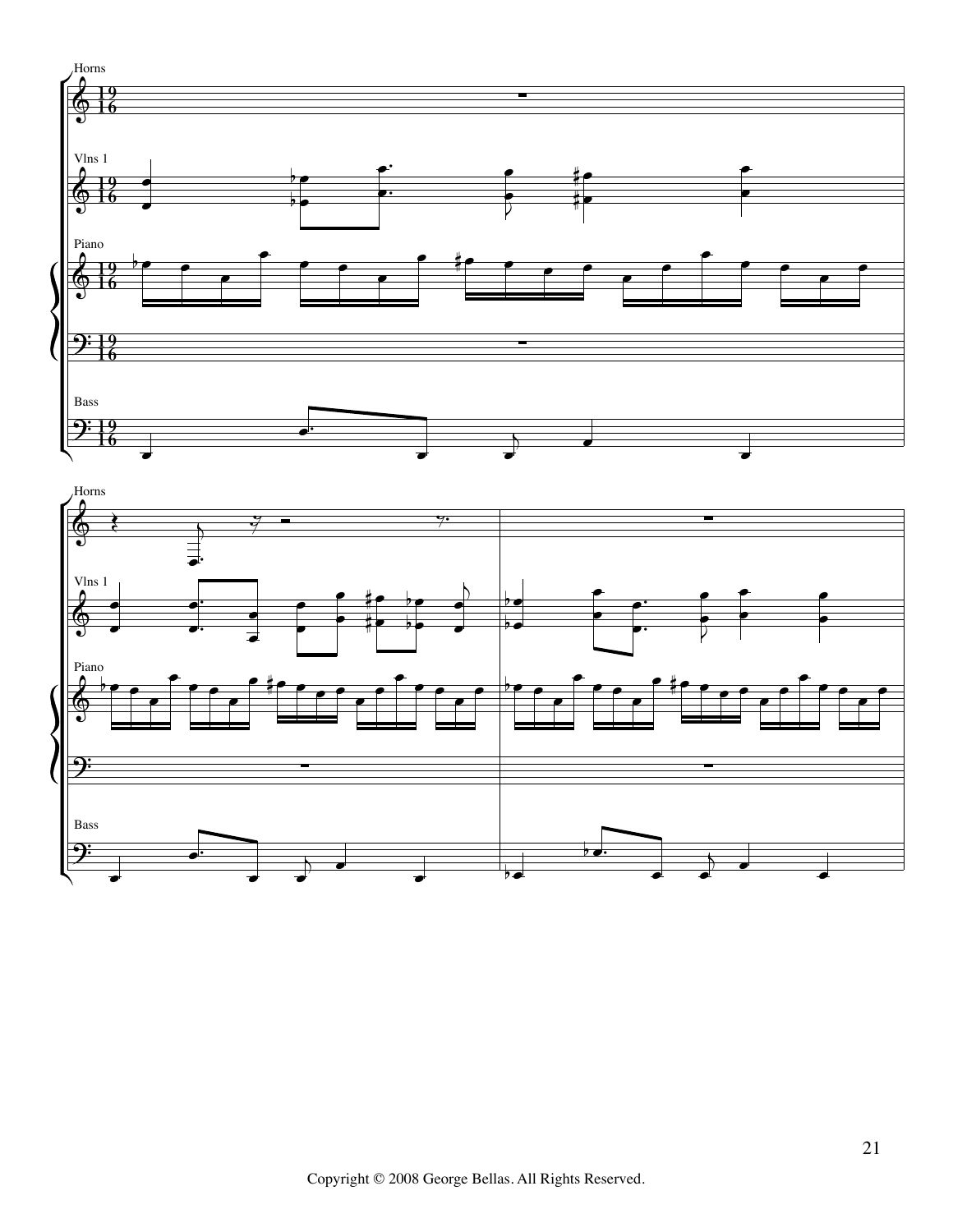

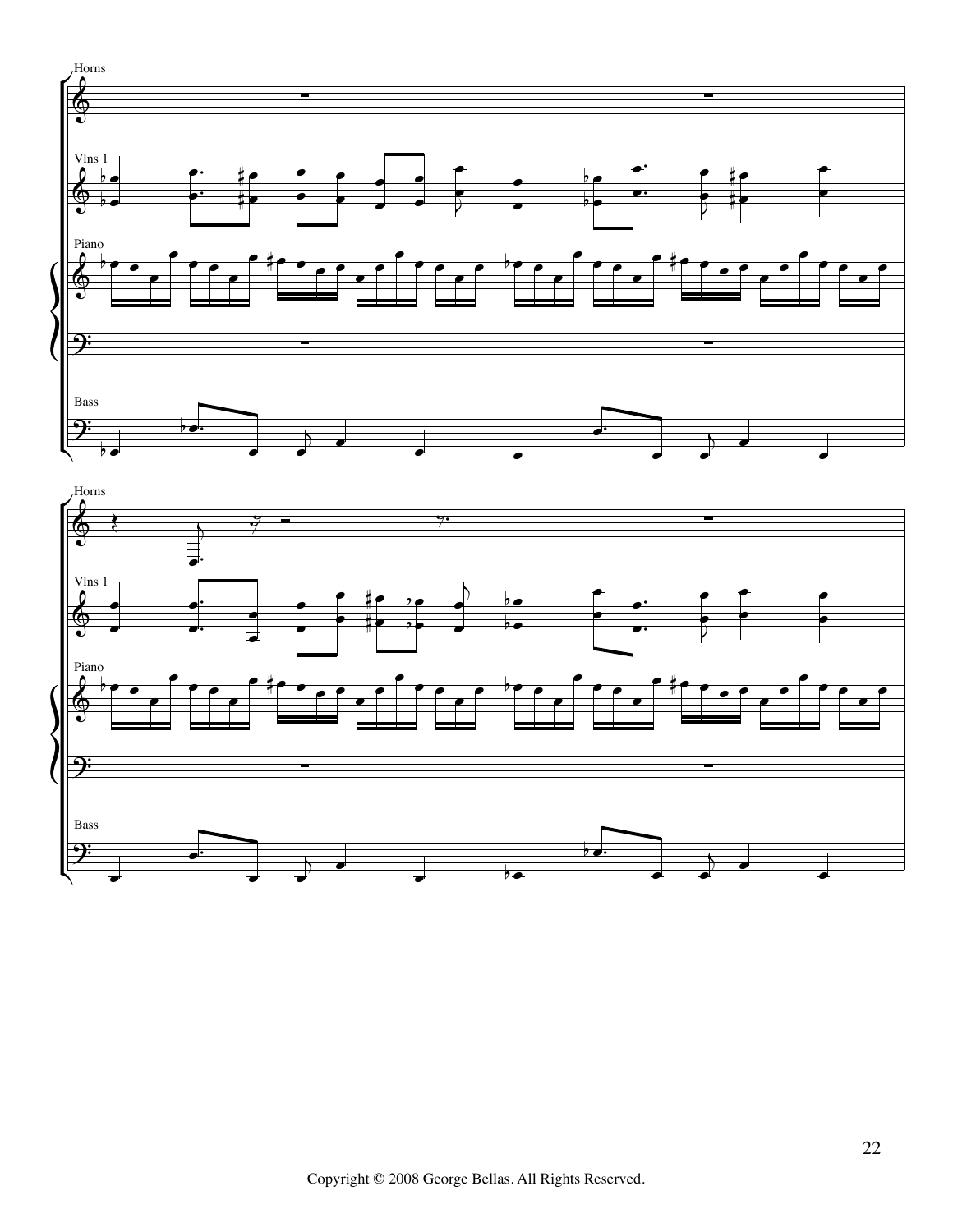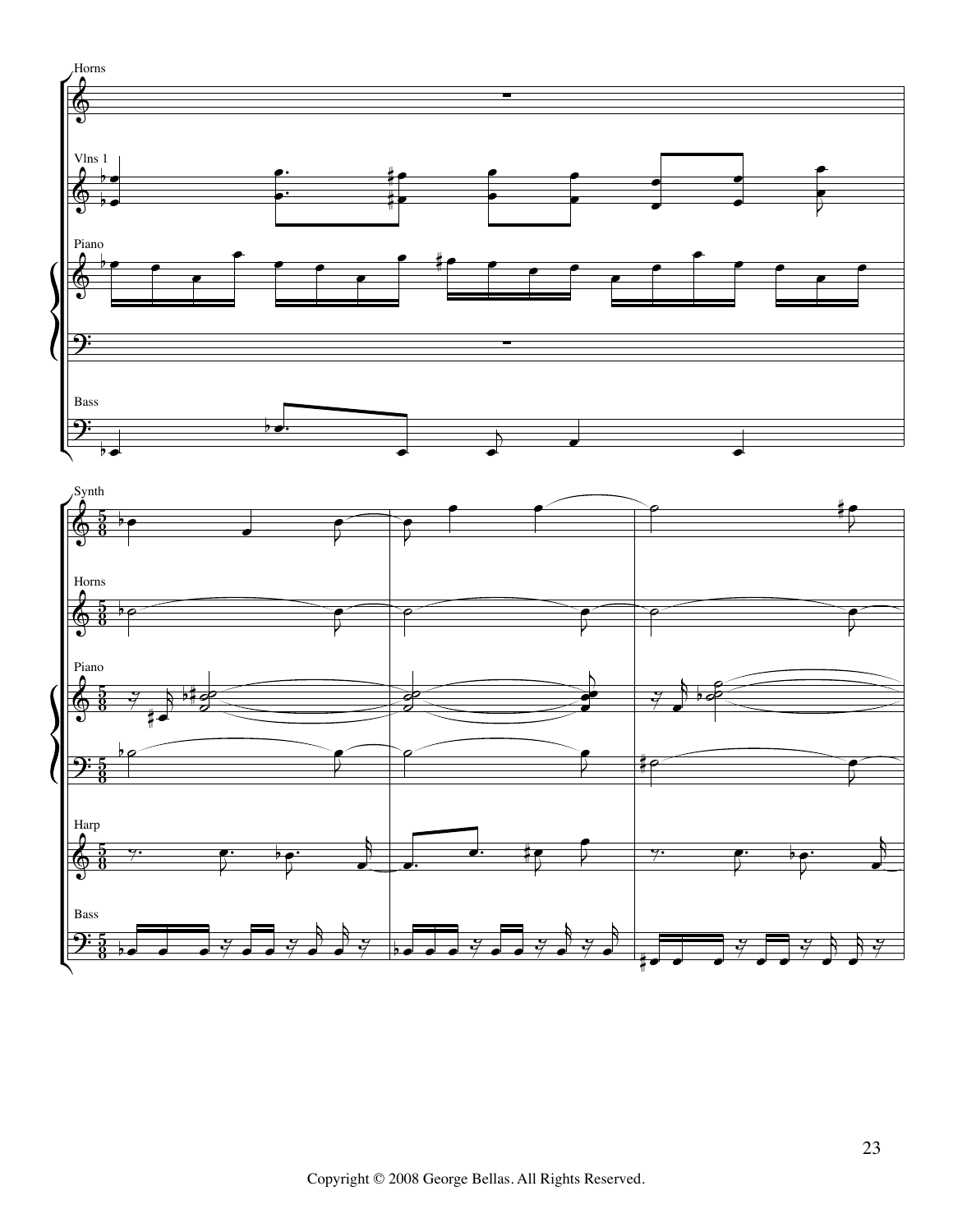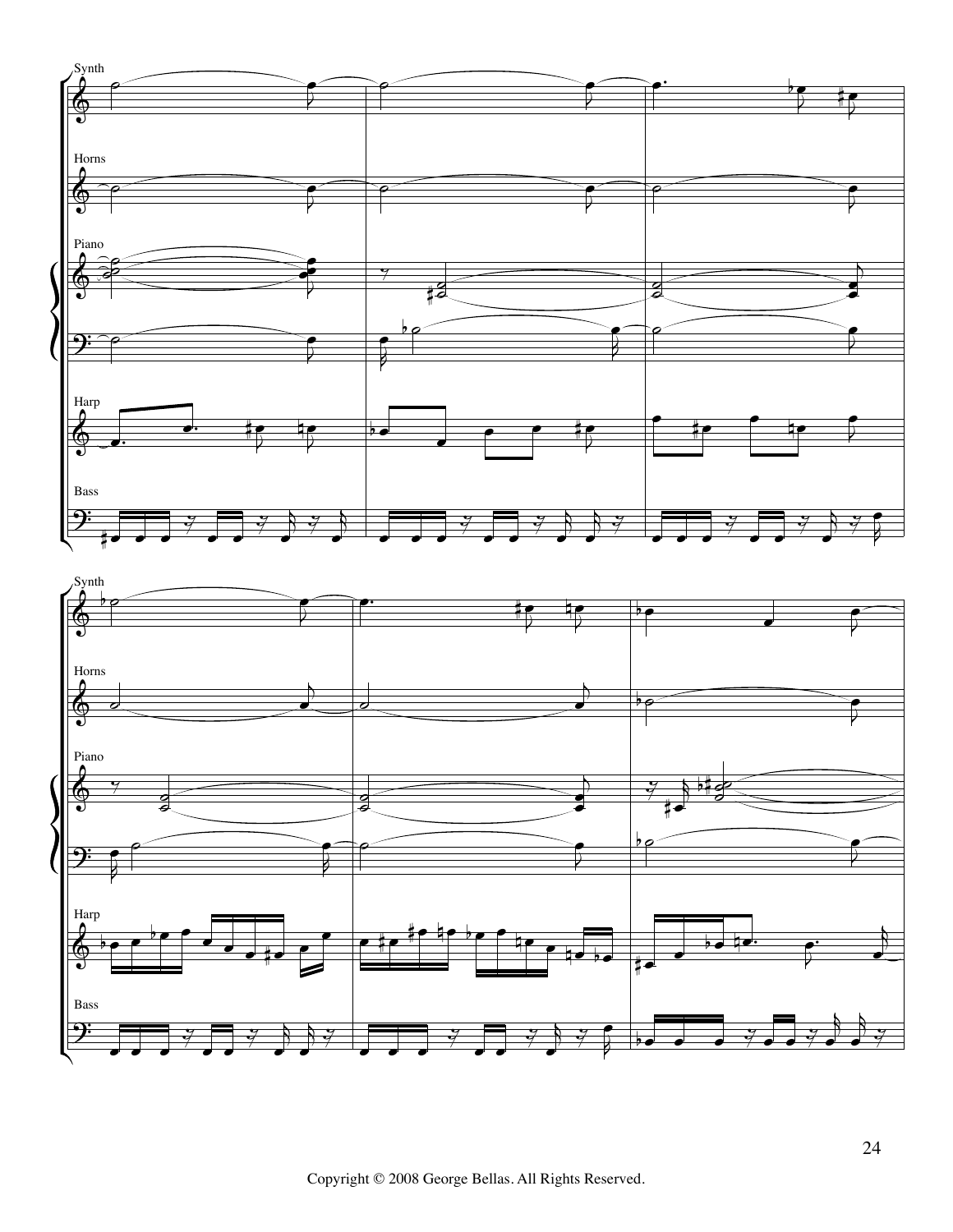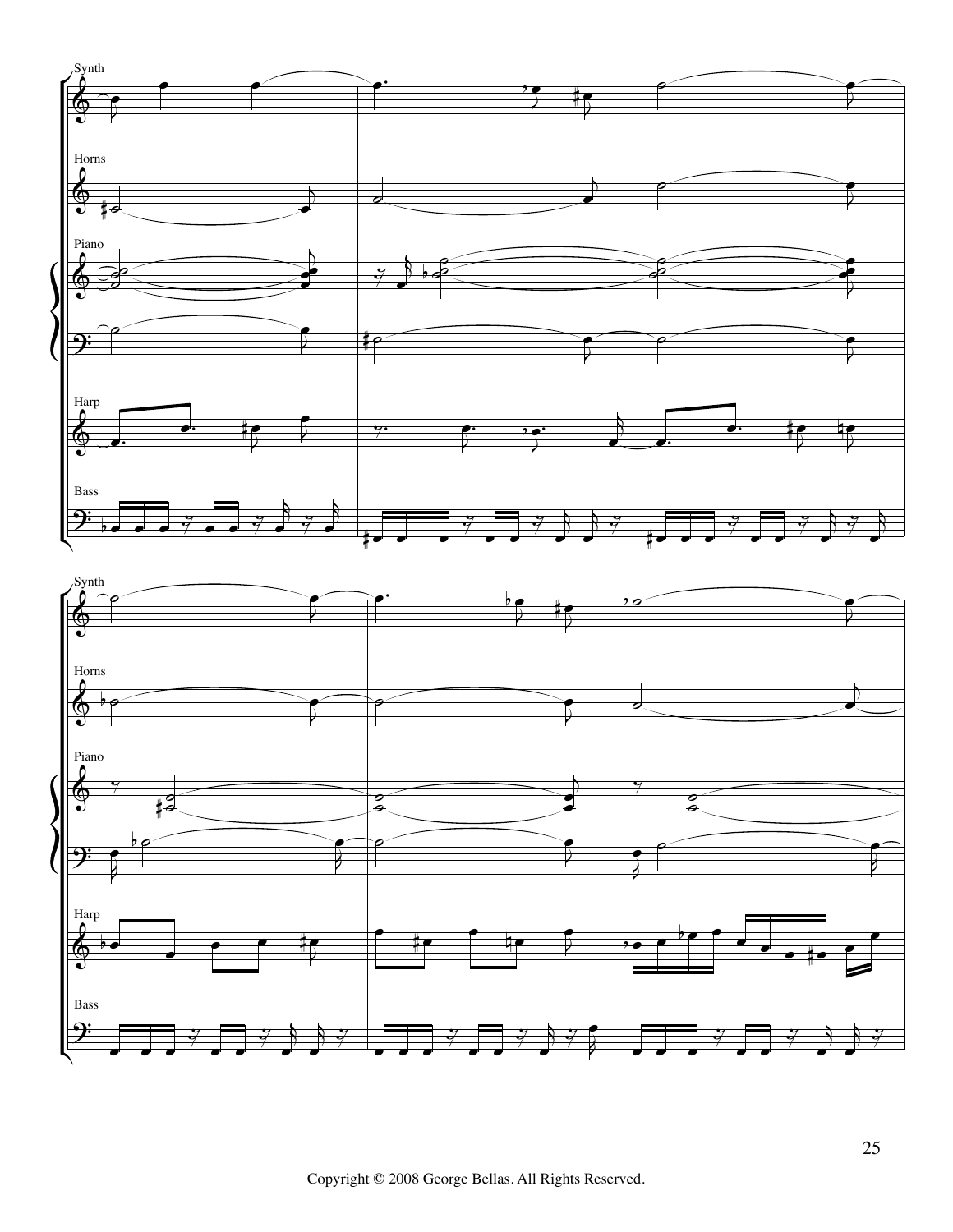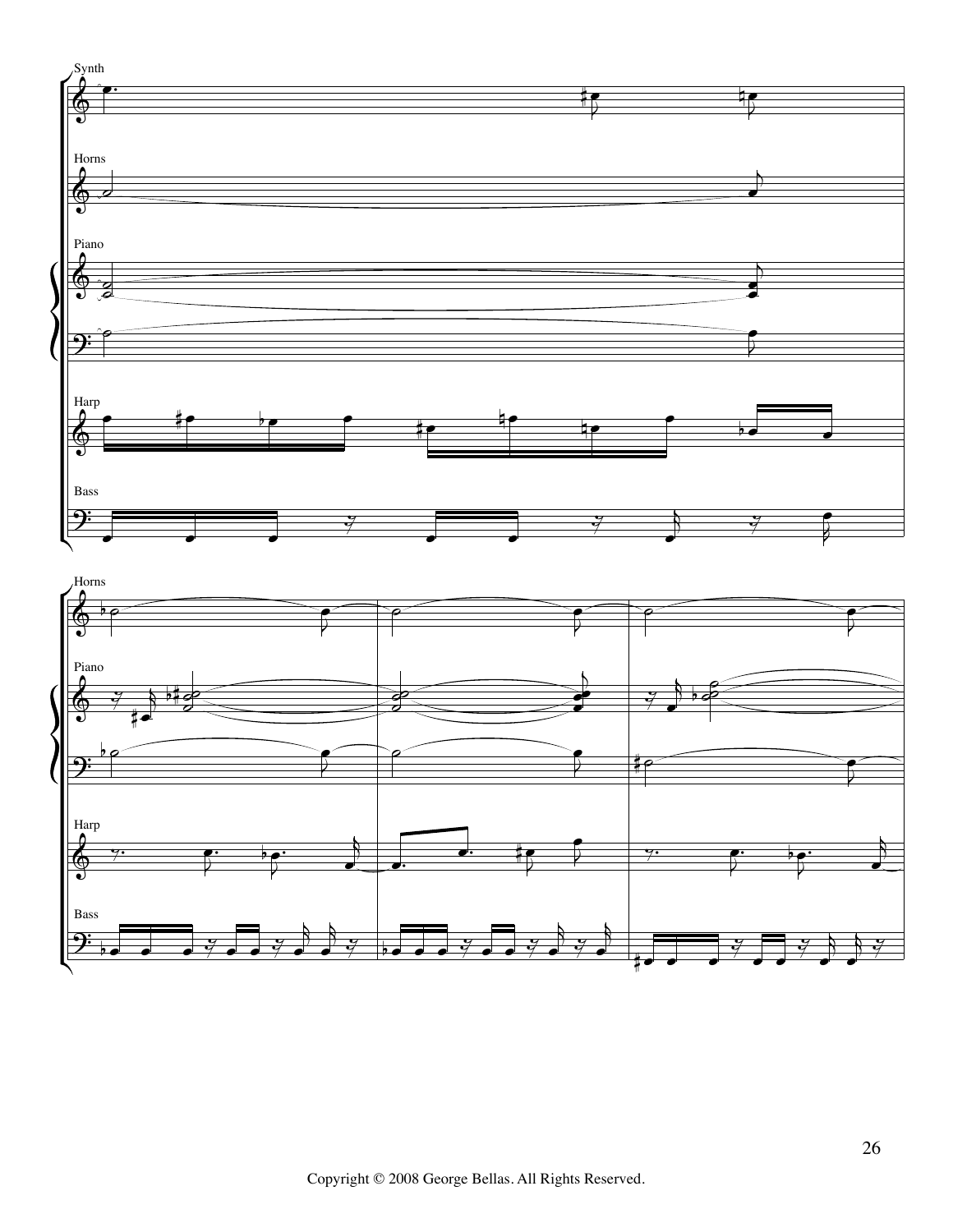

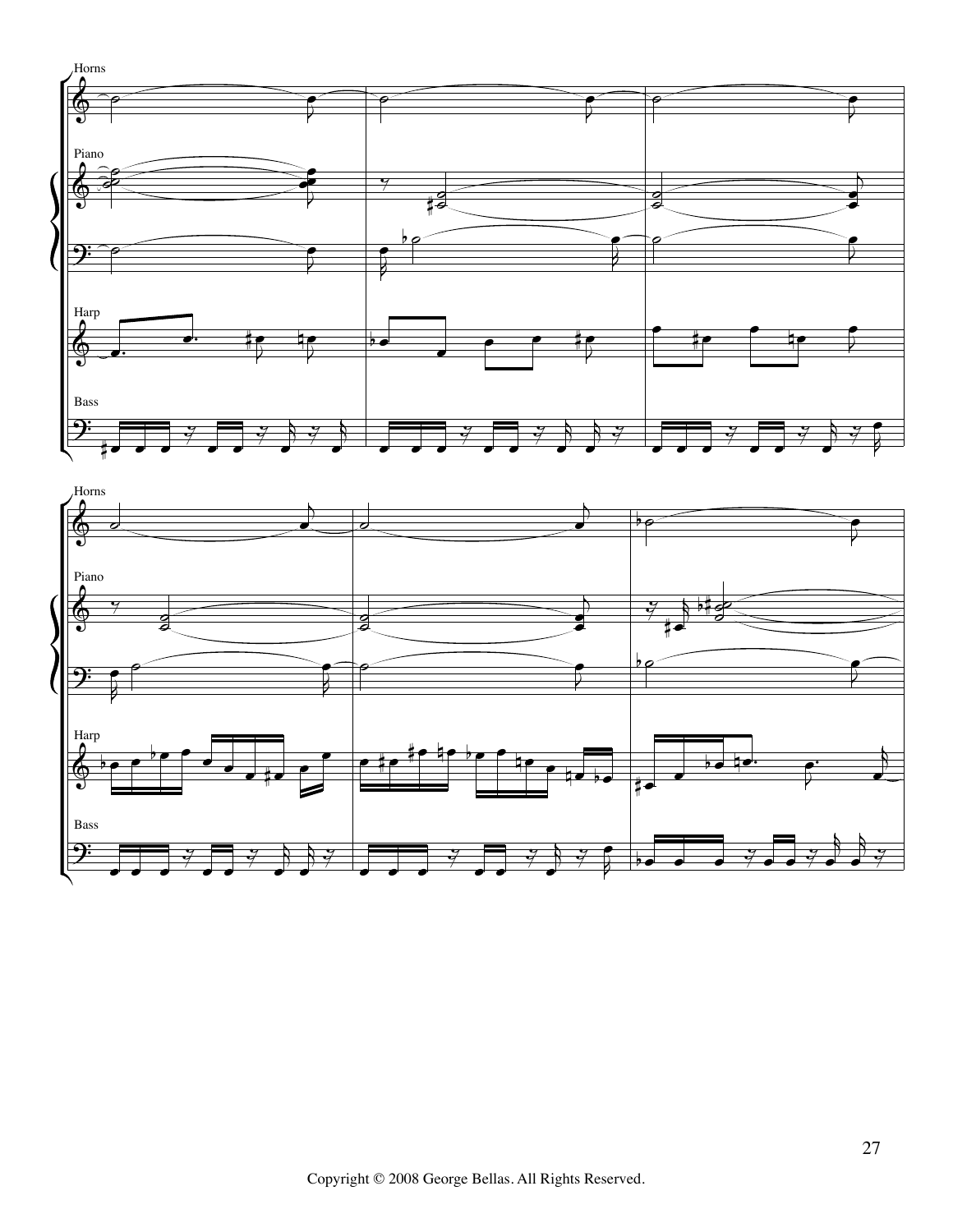

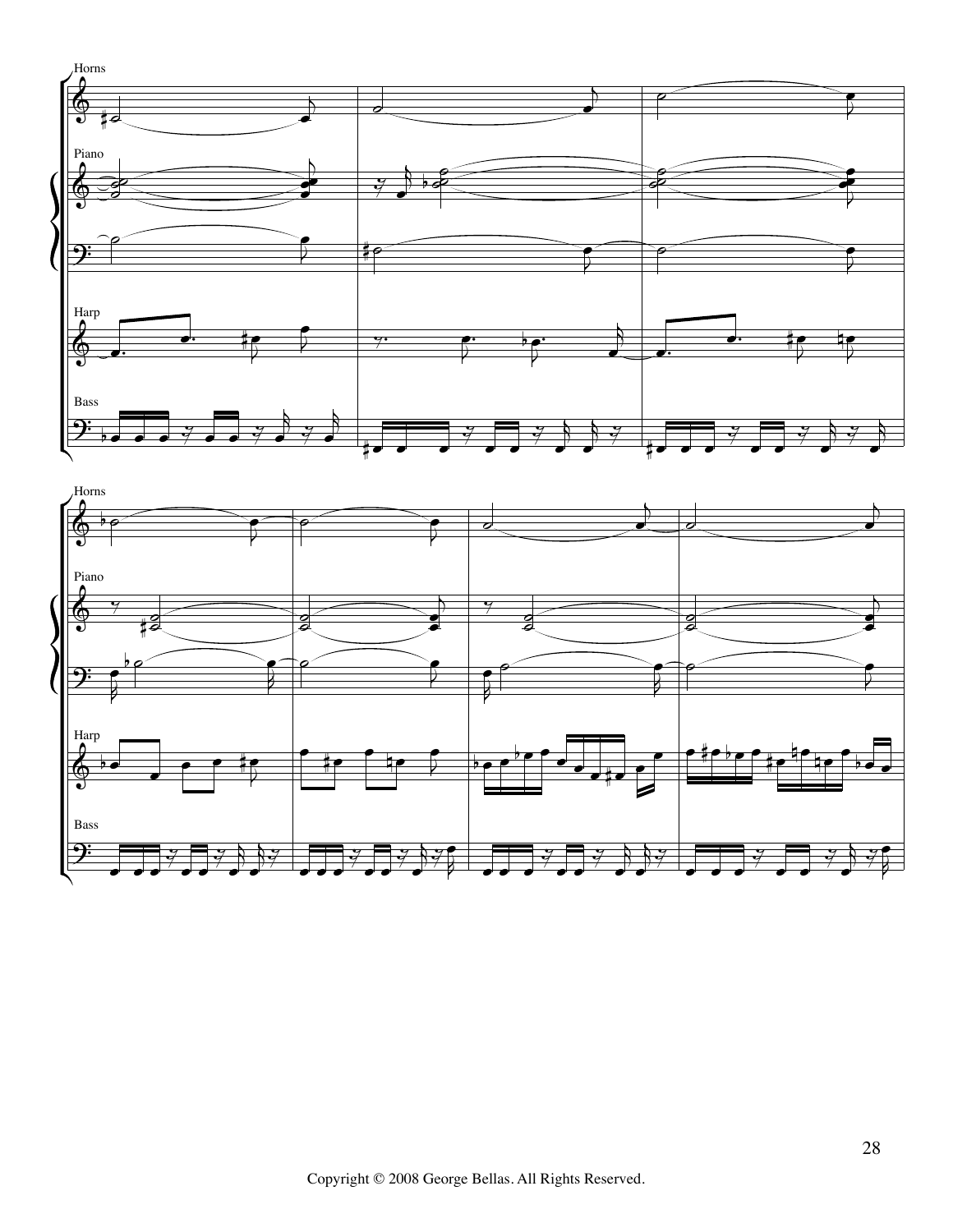